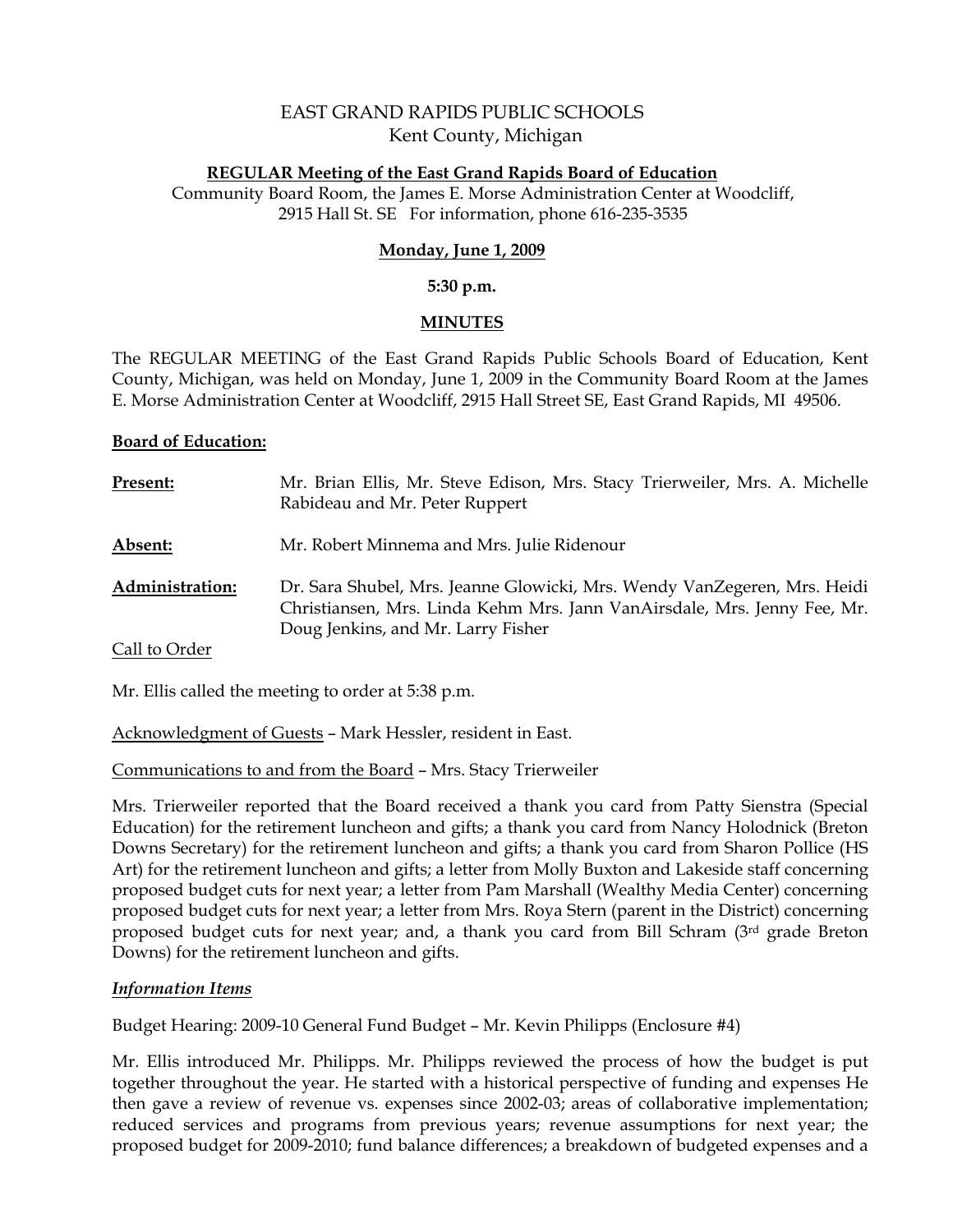breakdown of wages; a review of athletic, food service, sinking fund, and debt retirement budgets; and a long range financial forecast. The Board held discussion and had questions for Mr. Philipps.

Public Comments – Mr. Ellis explained the format for public comments – format not to be a debate. People can make comments but the Board will make a decision on the budget next week, not tonight.

Wendy Kettler, 1609 Franklin – commented on concerns regarding Special Education cuts.

Mrs. Ridenour joined the meeting at 6:09 p.m.

Roya Stern 1655 Wealthy Street – commented on concerns regarding technology restructuring.

#### *Action Items – Consent Agenda:*

| Background:     | In order to save time during the meeting, we are using a Consent<br>Agenda. Items in the Consent Agenda include those that are<br>considered routine or have been previously discussed by the Board of<br>Education. Any Board Member may request to have any item<br>removed for a separate discussion and vote. |
|-----------------|-------------------------------------------------------------------------------------------------------------------------------------------------------------------------------------------------------------------------------------------------------------------------------------------------------------------|
| Recommendation: | Motion to approve items in the Consent Agenda Numbers 6<br>through $6$ .                                                                                                                                                                                                                                          |

Approval of Minutes of REGULAR MEETING of 5/18/ 2009 (Enclosure #6)

Mr. Edison moved to approve consent agenda items #6-6. Mrs. Trierweiler seconded the motion. Motion passed 6-0.

# *Other Action Items*

Approval of 2009 Millage Rates for the General Fund Budget, Debt Retirement, Sinking Fund, and Recreation Millage (Enclosure #7)

The Board of Education is required to annually set millage rates for the General Fund, Debt Retirement Fund, Sinking Fund and Recreation Millage.

Mr. Edison moved to certify the 2009 millage rates per Enclosure #7. Mrs. Ridenour seconded the motion. Motion passed 6-0.

# *Administrative Reports:*

Superintendent – No report this evening. Dr. Shubel thanked all staff for their work with students.

Assistant Superintendent of Business – No report this evening.

Assistant Superintendent of Instruction – No report this evening.

Board Representative Report

Mr. Edison recognized the girl's tennis team for bringing home a state title (#109 in 2009) and personally, Julia Ellis the team captain, daughter of Brian Ellis.